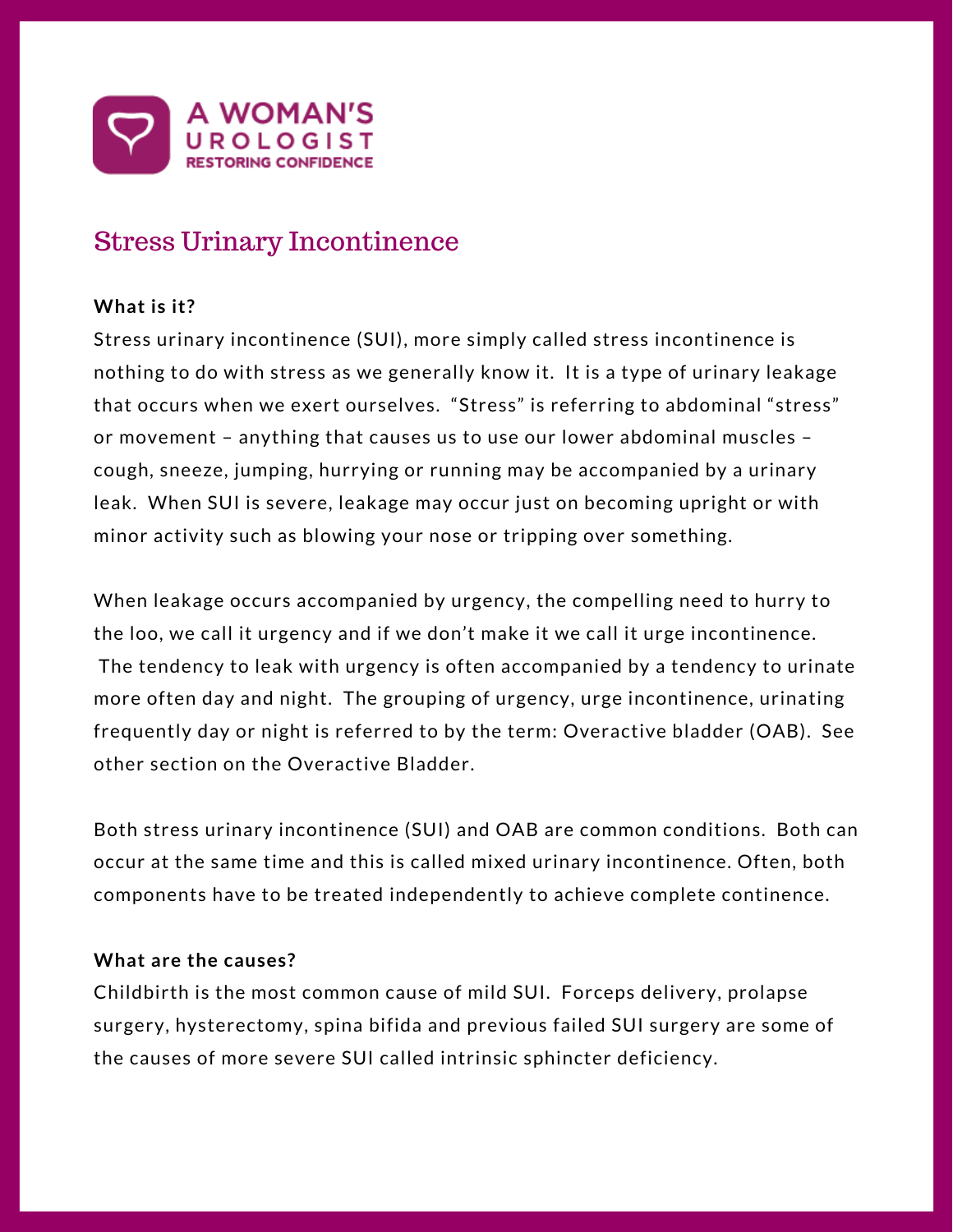### **What tests do I need?**

As the problem increases in severity the benefit of an accurate diagnosis, (i.e. doing tests to work out exactly what structures are malfunctioning) increases. We gauge whether the problem is severe by how much of a departure from normal is present. Examples of a severe problem would include the requirement to wear several heavy pads per day, not being able to do exercise, even simple walking, and finding that you are limiting what outings you participate in because of a fear of leakage. These latter problems are more often features of bad intrinsic sphincter deficiency or severe OAB.

If you have a severe problem, there is a very real prospect that treatment may help provided you have the right treatment. To work that out, we need to determine how much of the problem is due to faulty bladder function as opposed to a urethra that is fixed in an open position (rather than being closed at rest).

We carefully fill the bladder measuring the pressures required to cause leakage – this is called 'Urodynamic' testing. Testing can unravel any complex problem related to previous failed treatment or complications related to treatment. For example, if a previous operation has caused obstruction to flow, recurrent urinary infection and overactive bladder or urge incontinence, we can see the cause of the obstruction during an Xray during which we measure the pressure during urination. This type of test is called fluoroscopic (or video) urodynamics.

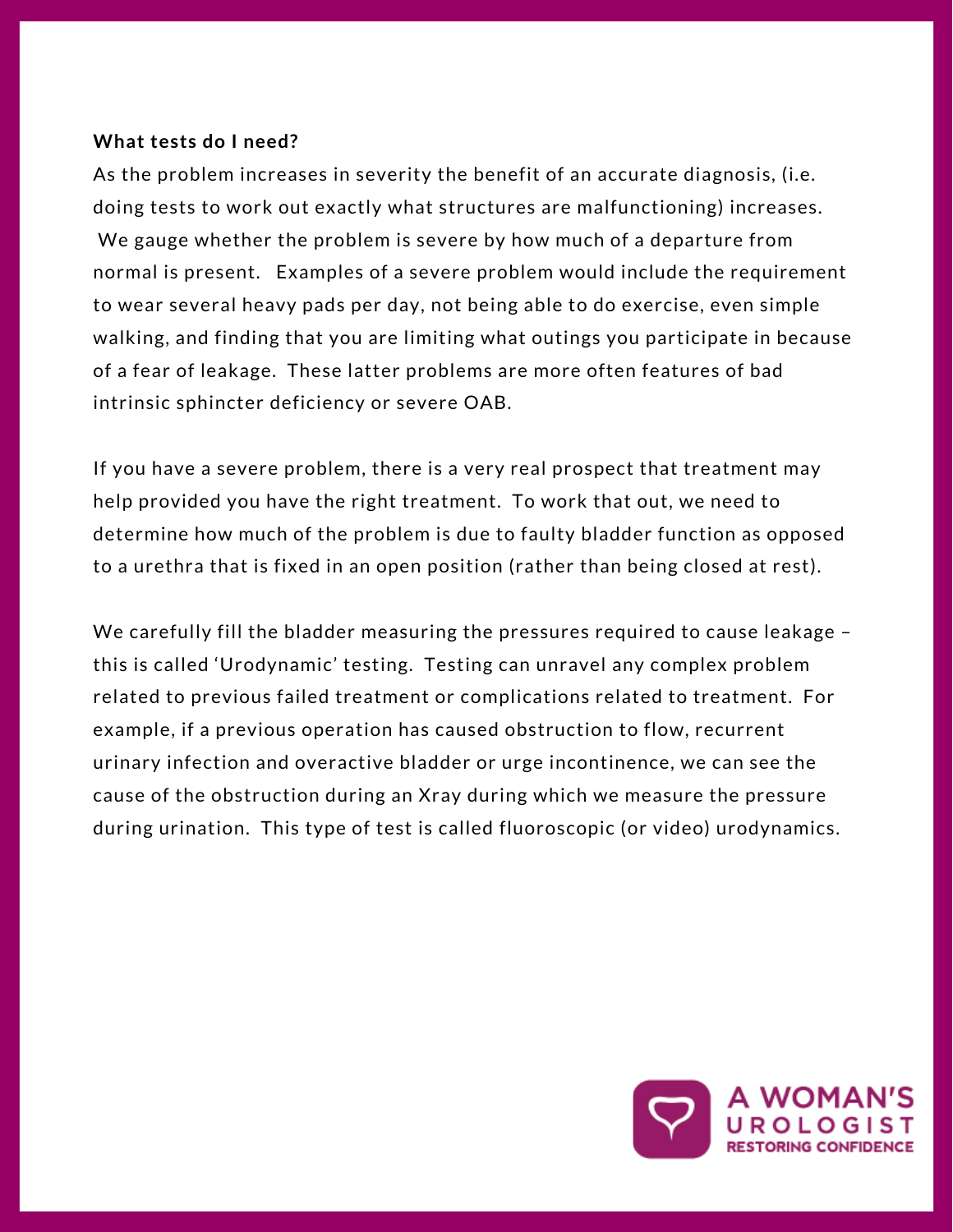### **How is SUI managed?**

Happily, both SUI +/- OAB may improve significantly with pelvic floor muscle exercises. Generally speaking, a conservative approach to both problems is taken for at least 6 months. Over this time in addition to becoming good at the exercises, it is an opportunity to optimise urinating function, fluid intake and treat other reversible problems such as urinary infection.

There is evidence that when educated by an expert physiotherapist or continence advisor, pelvic muscle exercises are more likely to be effective.

When the urethra is quite well supported and the stress incontinence is mild, an injection into the urethra (often 2 are required) may suffice. This helps to 'bulk' up the urethra to create more apposition and less leakage.

Sling procedures (mesh and non-mesh) are used to treat moderate to severe stress incontinence. Members of the Woman's Urologist Group are trained to offer fascial (non-mesh) slings to women with SUI in addition to synthetic or mesh slings.

The mesh or synthetic sling offers excellent results with a quick recovery from surgery. The risk of mesh related problems is considered very low. This involves a small vaginal incision and two small lower abdominal stab incisions.

The fascial sling is slightly bigger operation that involves an additional small lower abdominal incision from which a strip of your own tissue (fascia) is harvested from the fascial layer that lies on top of your abdominal muscles. This strip of tissue is then used as a sling and placed via the vaginal incision. It is an appropriate option as a first procedure and is also offered when other procedures have failed. It also offers excellent long-term results.